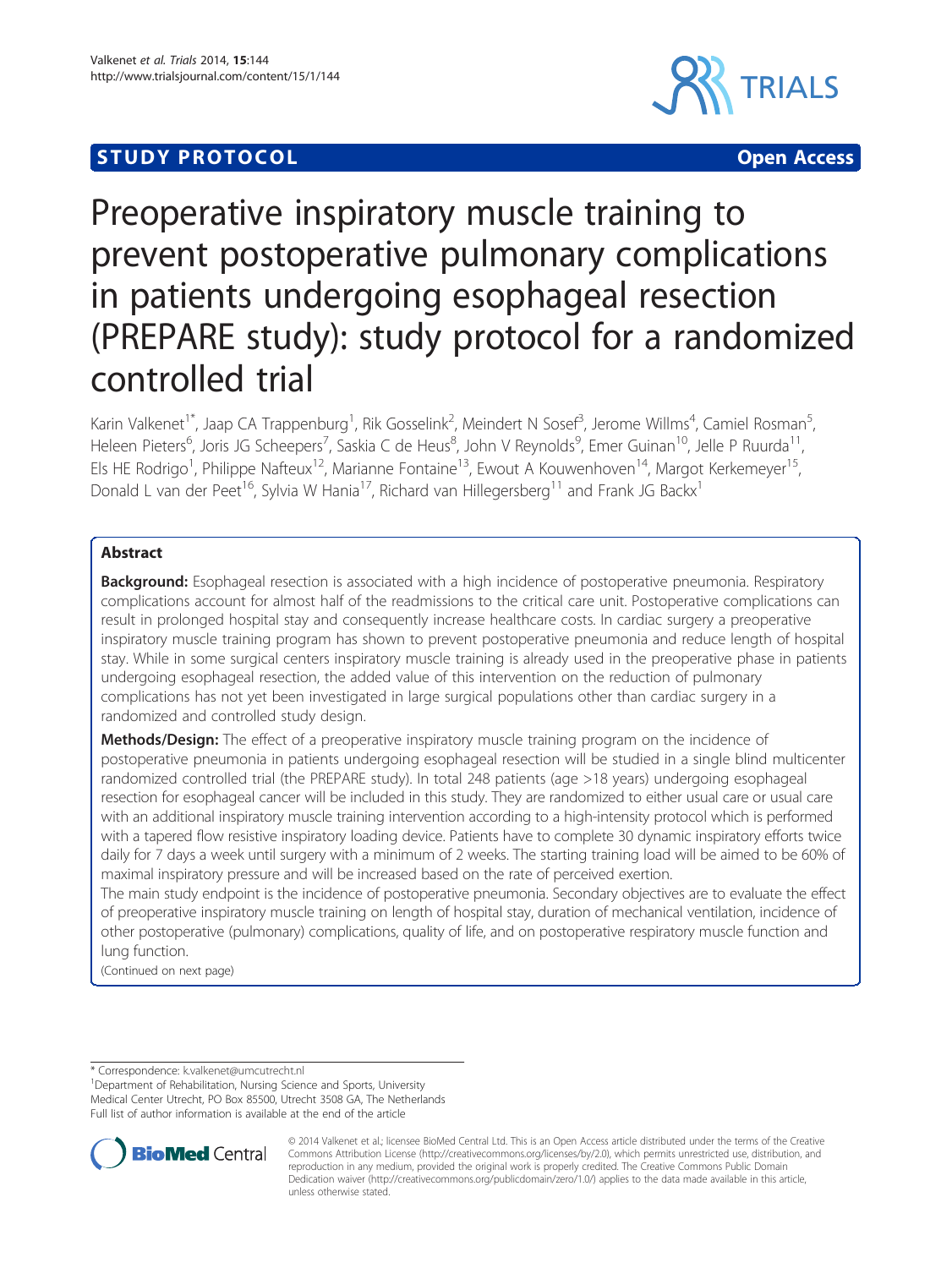### (Continued from previous page)

Discussion: The PREPARE study is the first multicenter randomized controlled trial to evaluate the hypothesis that preoperative inspiratory muscle training leads to decreased pulmonary complications in patients undergoing esophageal resection.

Trial registration: [NCT01893008](http://www.clinicaltrials.gov/ct2/results?term=NCT01893008&Search=Search).

Keywords: Inspiratory muscle training, Physical therapy, Preoperative, Esophageal resection, Pneumonia

# Background

The numbers of esophageal cancer patients are increasing worldwide. The incidence of esophageal cancer is increased by 50% in the past two decades [\[1](#page-7-0)]. Surgical resection, mostly preceded by neoadjuvant chemoradiotherapy, is regarded the only curable option for esophageal cancer [[2\]](#page-7-0). While the in-hospital mortality rate is below 5% after this surgery, several studies report inhospital postoperative pneumonia rates around 30% [\[2](#page-7-0)-[4](#page-8-0)]. Respiratory complications account for almost half of the readmissions to critical care units [[5\]](#page-8-0) and the development of pneumonia is associated with a mortality of 20% compared with 3% among patients free of pneumonia [[6](#page-8-0)]. Besides increased mortality, the high rate of pneumonia results in increased length of stay in the intensive care unit (ICU) and in the hospital [[7,8](#page-8-0)] which results in increased and prolonged use of medical care, with subsequent consequences for healthcare costs. Therefore, preventing pneumonia is better than curing pneumonia.

Several factors associated with esophageal resection, such as diaphragmatic dysfunction as a result of intrathoracic manipulation of tissue, perioperative lung collapse, mechanical ventilation, and supine positioning, can increase perioperative ventilatory demand [\[9](#page-8-0)]. When the ventilatory demand (or workload) exceeds the ventilatory capacity (or ability), this imbalance can lead to ventilatory pump failure. Following, ventilatory pump failure can result in alveolar hypoventilation which may progress to respiratory failure, pneumonia, or even death [[9](#page-8-0)].

Physical therapy interventions to prevent pneumonia and other postoperative pulmonary complications (PPCs) often focus on postoperative prophylaxis using various respiratory techniques and devices [\[10-12\]](#page-8-0). A relatively new physical therapy intervention to prevent PPCs and pneumonia is preoperative inspiratory muscle training (IMT). IMT is performed with an inspiratory loading device and results in increased strength and endurance of the inspiratory muscles [\[13-15](#page-8-0)]. Since the ventilatory capacity partly depends on optimal respiratory muscle performance, increased inspiratory muscle function may lead to improved ventilatory capacity [[9\]](#page-8-0). The hypothesis is that when IMT is applied in the preoperative phase of esophageal resection it may prevent the imbalance between ventilatory demand and ventilatory capacity resulting in a reduction of PPCs.

A large randomized controlled trial (RCT) found that IMT before coronary bypass surgery significantly reduced PPCs and length of hospital stay. PPCs, including pneumonia, were reduced by over 50% in patients at high risk of developing pulmonary complications [\[13](#page-8-0)]. In abdominal surgery beneficiary effects are reported on the incidence of atelectasis [\[16\]](#page-8-0).

While in some surgical centers IMT is already used in the preoperative phase in patients undergoing esophageal resection, the effect of this intervention has not yet been investigated in a randomized controlled study in large surgical populations other than cardiac surgery. One non-randomized pilot study concluded that IMT is feasible and well tolerated before esophageal resection but did not show an effect on postoperative pulmonary outcome or length of hospital stay [[15](#page-8-0)].

This article provides a detailed description of the background, the targeted population, and study methodology of the PREPARE study (preoperative inspiratory muscle training to prevent postoperative pneumonia in patients undergoing esophageal resection), a multicenter RCT investigating the effect of preoperative IMT in esophageal resection candidates.

# Methods/Design

# Study objectives

The primary objective is to evaluate the effect of preoperative IMT in addition to usual care, compared to usual care without IMT, in patients undergoing esophageal resection on the incidence of postoperative pneumonia. Secondary objectives are to evaluate the effect of preoperative inspiratory muscle training on length of hospital stay, duration of mechanical ventilation, incidence of other postoperative (pulmonary) complications, quality of life, and on postoperative respiratory muscle function and lung function.

# Study design and setting

This study is conducted as a single-blind multicenter RCT and will be coordinated by the University Medical Center Utrecht (UMCU) (Department of Rehabilitation, Nursing Science & Sports and Department of Surgery). Patients are randomly assigned to either care as usual without IMT or to IMT as an addition to care as usual. The randomization procedure is performed by a flexible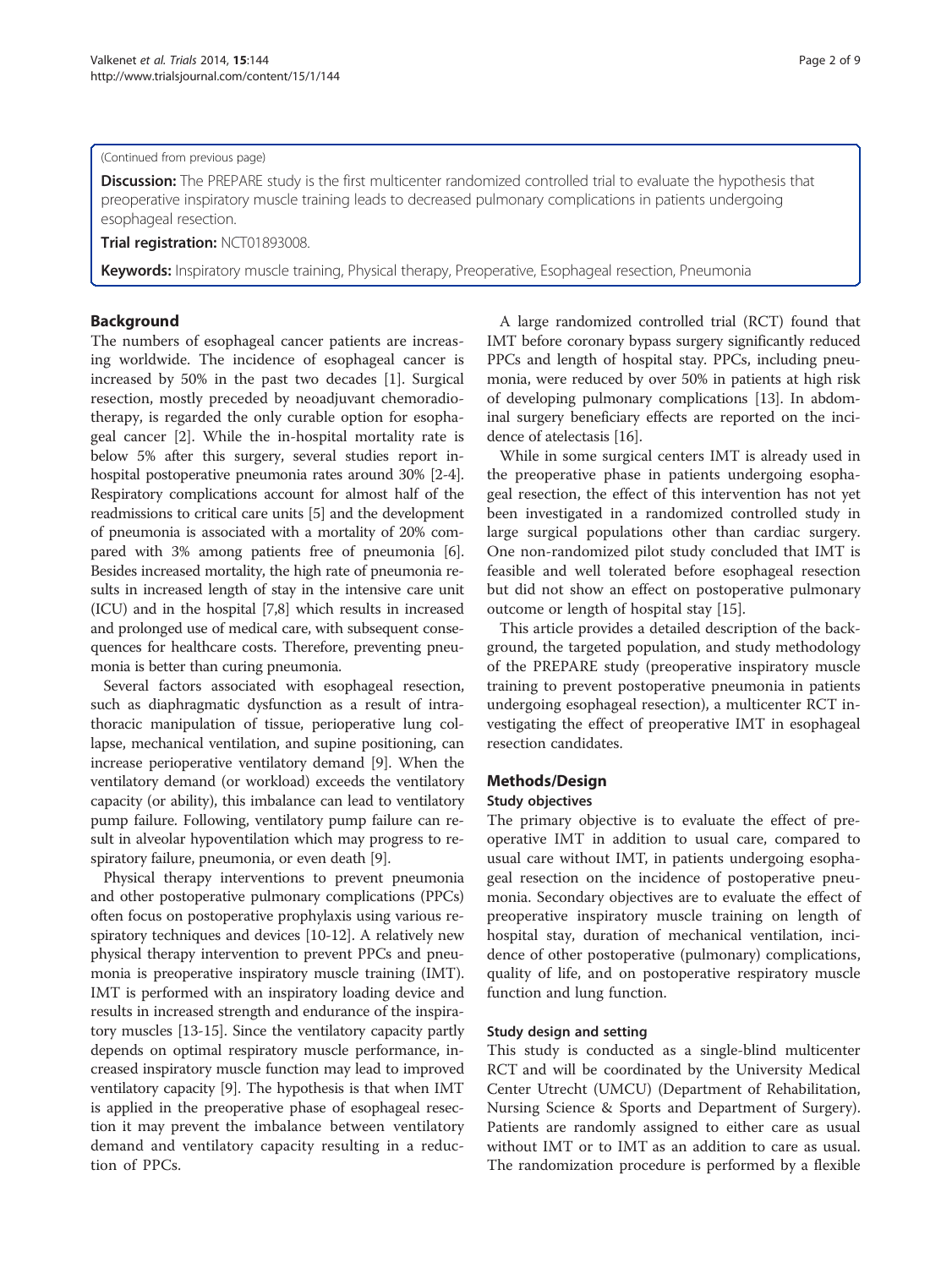web-based randomization system. The assignment sequence will be concealed. Randomization is stratified by center and minimization techniques are applied for surgical technique (transhiatal esophageal resection, transthoracic esophageal resection, minimally invasive esophageal resection).

This study is funded by 'NutsOhra Foundation' and 'The Friends of the UMC Utrecht Foundation', and will be conducted in accordance with the principles of the Declaration of Helsinki and Good Clinical Practice Guidelines. The independent ethics committee of the UMCU has approved the study. Written informed consent will be obtained from all participating patients.

### Study population

All patients diagnosed with esophageal cancer and scheduled for esophageal resection with gastric conduit reconstruction by either a transhiatal esophageal resection (THE), a transthoracic esophageal resection (TTE), or minimally invasive (robot-assisted or conventional) thoracolaparoscopic esophageal resection (MIE) are considered eligible for inclusion.

Further inclusion criteria are: (1) the patient is (cognitively) capable to understand and perform a preoperative IMT program; (2) the operation is scheduled at least 2 weeks after signing informed consent, since the patients need to be able to follow the intervention program for at least 2 weeks; and (3) the patient is willing to sign the informed consent form.

Patient are excluded based on the following criteria: (1) the patient is unable to communicate in the Dutch language; (2) age <18 years; and (3) the patient is participating in a conflicting trial concerning esophageal resection.

#### Recruitment and informed consent

Patients are recruited from eight esophageal resection hospitals (in The Netherlands: Atrium Medical Center Heerlen, Canisius Wilhelmina Hospital Nijmegen, Reinier de Graaf Group Delft, University Medical Center Utrecht, VU Medical Center Amsterdam, Hospital Group Twente Almelo; in Belgium: University Hospital Gasthuisberg Leuven; and in Ireland: St. James's Hospital Dublin). In every participating center one oncological surgeon and one physical therapist (PT) are the contact people for the coordinating researcher. Inclusion takes place for a period of approximately 1 year (September 2013 to August 2014). The local oncological surgeon determines whether a patient is eligible for inclusion in the PREPARE trial based on the inclusion criteria. At the start of the chemoradiation period or at the time the patient is informed about the planned surgery (when chemoradiation is not indicated), the surgeon informs the patient about the trial and hands over the trial information letter. After at least 5 days the patient is contacted by phone. When the patient is

motivated to participate, an appointment with the local assessor is scheduled (after the chemoradiation period) for signing the informed consent form and completing the baseline measurements. The baseline measurement is followed by randomization, and the IMT instruction for patients in the intervention group. Both performed by the involved PT.

#### Baseline assessment and follow-up measurements

The patient characteristics age, weight, height, gender, daily work, highest education, civil status, and preoperative physical therapy guidance (outside trial context) are prospectively recorded by means of a standardized interview during the baseline assessment. Data obtained from the patients' medical records include history of COPD, smoking, pneumonia, diabetes mellitus, productive cough and cardiac events, tumor location, neoadjuvant treatment, prophylactic antibiotics, American Society of Anesthesiologists (ASA) score, admission and discharges dates, operation technique.

To evaluate the effect of IMT on respiratory muscle function and lung function, participants undergo measurements at five time points (baseline (T0), the day before surgery (T1), and during hospital stay on postoperative day 3 (T2), day 6 (T3), and day 9 (T4)). To determine an effect of IMT on quality of life (QoL) the EuroQol-5D and the SF-12 are assessed at baseline and 4 weeks after surgery. See for detailed description the paragraph secondary endpoints.

#### Usual care

Surgical usual care in all Dutch centers consists of 5 to 6 weeks of preoperative chemoradiotherapy according to the CROSS group protocol [\[2](#page-7-0)]. In the centers in Belgium and Ireland, a different chemoradiotherapy schedule is used which is indicated on the tumor stage. The chemoradiotherapy schedule is followed by a recovery period of 4 to 8 weeks, depending on the recovery of the patient and waiting time for surgery per center. Patients not receiving chemoradiotherapy, will be placed on a waiting list for surgery which is in general at least 4 weeks. Physical therapy usual care in the preoperative phase can consist of 'a preoperative instruction about postoperative physical therapy involvement', 'preoperative advice to stay active or seek training guidance', 'preoperative exercise guidance', or 'no involvement until surgery'. Centers where preoperative IMT is currently part of usual care for all or a selected group of patients adapt to the PREPARE protocol and release IMT from their usual care. Patients assigned to the control group will only receive usual care.

Postoperatively physical therapy involvement can consist of respiratory physical therapy and physical therapy to facilitate early mobilization and independent functioning in activities of daily living. The differences in usual care per center is carefully registered.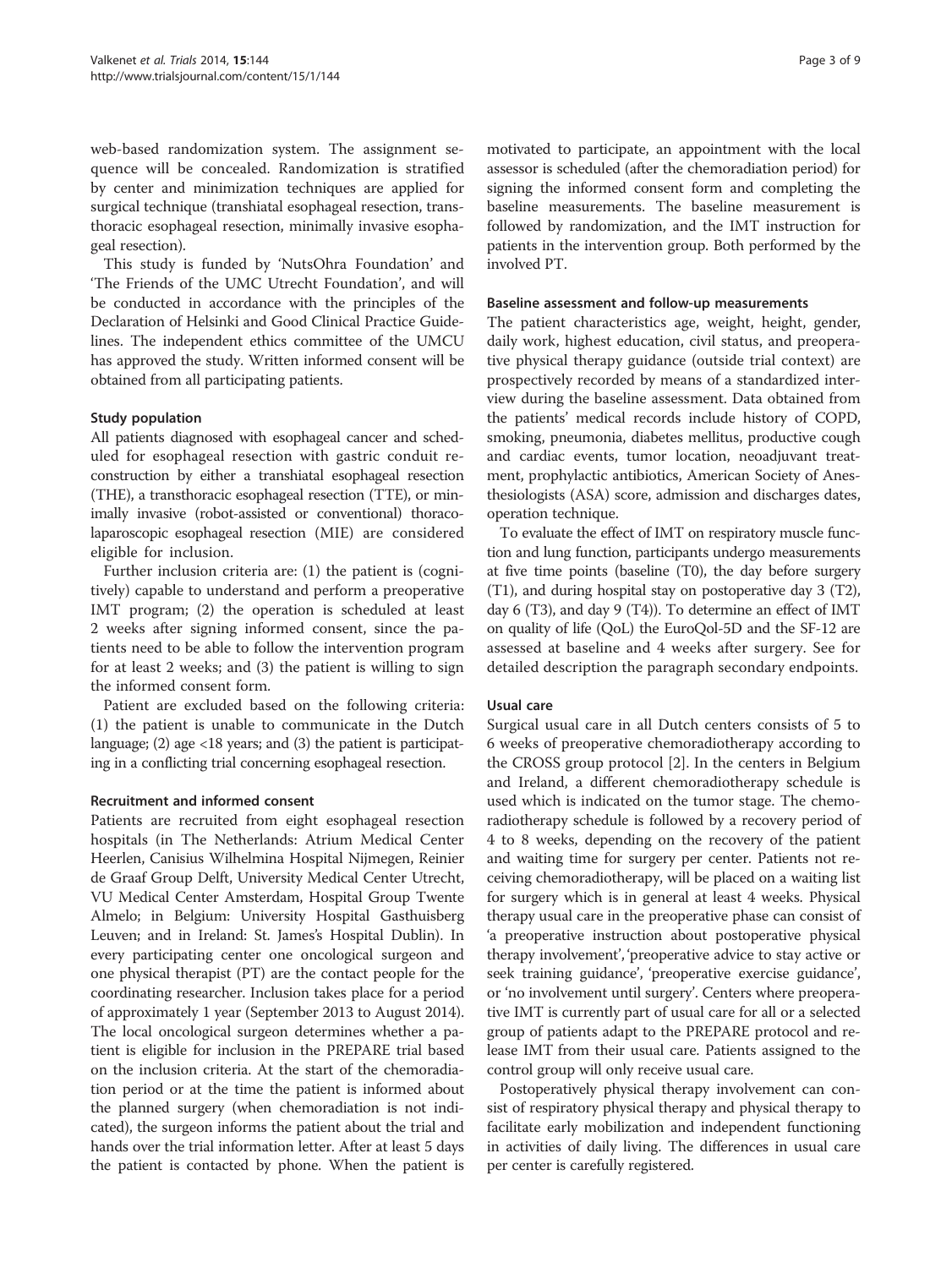#### Intervention

Patients included in the intervention group receive an IMT program as an addition to usual care, starting in the recovery period after chemoradiotherapy. Patients not receiving chemoradiotherapy, start with the IMT program during the waiting period before surgery. IMT instructions are given by a specially instructed PT. The intervention used in this study entails the use of a tapered flow resistive inspiratory loading device: the POWERbreathe K3-series, an electronic IMT, and monitoring system [\[17](#page-8-0)]. It allows storing the data of the unsupervised training sessions to control compliance with the treatment.

The IMT intervention is based on the protocol of Bailey et al. [\[18\]](#page-8-0). This protocol is tailored individually. Starting inspiratory load is aimed at 60% of the measured maximal inspiratory pressure ( $Pi<sub>max</sub>$ ). The load is incrementally increased based on the rate of perceived exertion (RPE) scored on a scale from 0 to 10 which is scored by the patient after each training session [\[19,20](#page-8-0)]. When patients score an RPE below 7, the inspiratory load of the threshold device will be increased with 5% by the patient. Patients have to complete 30 dynamic inspiratory efforts twice daily.

All patients in the intervention group are instructed during a face-to-face instruction session, will train at home 7 days a week for at least 2 weeks and continue training until surgery. Additionally, patients receive an instruction movie to watch at home and a training diary where the use of the inspiratory muscle trainer is illustrated step by step. Training results (RPE, level, load, power, volume, t-index) are recorded by the patients in the training diary after each training session. After the instruction session, the PT contacts the patient by phone after 3 days. When the training is not performed as instructed, the PT makes a follow-up appointment with the patient to repeat the instruction. Subsequently, training progress is evaluated during a weekly telephone consultation by the PT until surgery. At the end of the training period, IMT will be evaluated with a questionnaire. All involved PTs guiding patients during the IMT period received education and training during a meeting on the theory and practice of IMT organized by the research group.

#### Blinding

The PREPARE study is a single blind randomized controlled trial. The local assessors (performing the informed consent procedure and the baseline and follow-up measurements), the surgeons, and other medical staff are blinded for group allocation. The patient and the PT (performing the randomization and guiding the intervention group) are not blinded for group allocation.

Patients in both groups will be informed that the PREPARE study aims to investigate the effect of a preoperative (home-based) IMT program on the reduction of postoperative pneumonia. The intervention group additionally receives detailed information about the intervention like timing, frequency, and intensity of the training. Included patients will not have contact with each other within the context of this trial.

#### Primary endpoint

The primary outcome of the study is the incidence of postoperative pneumonia, as this is the most frequently occurring complication after esophageal resection and is an important cause of increased morbidity and mortality [[6,21\]](#page-8-0). Pneumonia is defined according to the definition of the Utrecht Pneumonia Scoring System (UPSS) [\[22](#page-8-0)]. The UPSS corresponds with the clinical practice procedures for diagnosing pneumonia. Temperature, leukocyte count, and chest radiography are determinants that can objectively be assessed to diagnose pneumonia.

A score of 2 points or more (with at least 1 point assigned based on radiography) indicates treatment for pneumonia [[22](#page-8-0)]. The UPSS variables will be scored in the participating centers on each day a pulmonary radiography has been performed. At the end of the trial, all chest radiographs will be reassessed by one blinded and independent radiologist. These scores will be used to determine the diagnosis of pneumonia in the context of this trial (Table 1).

#### Secondary endpoints

To evaluate the effect of IMT on respiratory muscle function and lung function, participants will undergo measurements at five time points (baseline (T0), the day before surgery (T1), and during hospital stay on postop-erative day 3 (T2), day 6 (T3), and day 9 (T4) (Figure [1](#page-4-0))). Forced expiratory volume in 1 second  $(FEV_1)$  and forced vital capacity (FVC) are assessed using a portable spirometer. Respiratory muscle function will be evaluated using maximal inspiratory pressure  $(\text{Pi}_{\text{max}})$  and inspiratory muscle endurance ( $Pi_{end}$ ).  $Pi_{max}$  is measured at the mouth with a forceful inspiratory maneuver at residual volume. To measure Pi<sub>end</sub> patients will be asked to breathe against an inspiratory load of 70%  $Pi_{max}$  until task failure (with a

|  |  | Table 1 The Utrecht Pneumonia scoring system [22] |  |  |  |
|--|--|---------------------------------------------------|--|--|--|
|--|--|---------------------------------------------------|--|--|--|

| Diagnostic determinant                | <b>Values</b>                   | Score            |
|---------------------------------------|---------------------------------|------------------|
| Temperature (°C)                      | $>$ 36.1 and $<$ 38.4           | O                |
|                                       | $>$ 38.5 and $<$ 38.9           |                  |
|                                       | $>$ 390 and $<$ 360             | $\mathcal{P}$    |
| Leukocyte count [×10 <sup>9</sup> /L] | $>40$ and $< 110$               | $\left( \right)$ |
|                                       | $< 40$ or $> 110$               | 1                |
| Pulmonary radiography                 | No infiltrate                   | 0                |
|                                       | Diffused (or patchy) infiltrate |                  |
|                                       | Well-circumscribed infiltrate   | 2                |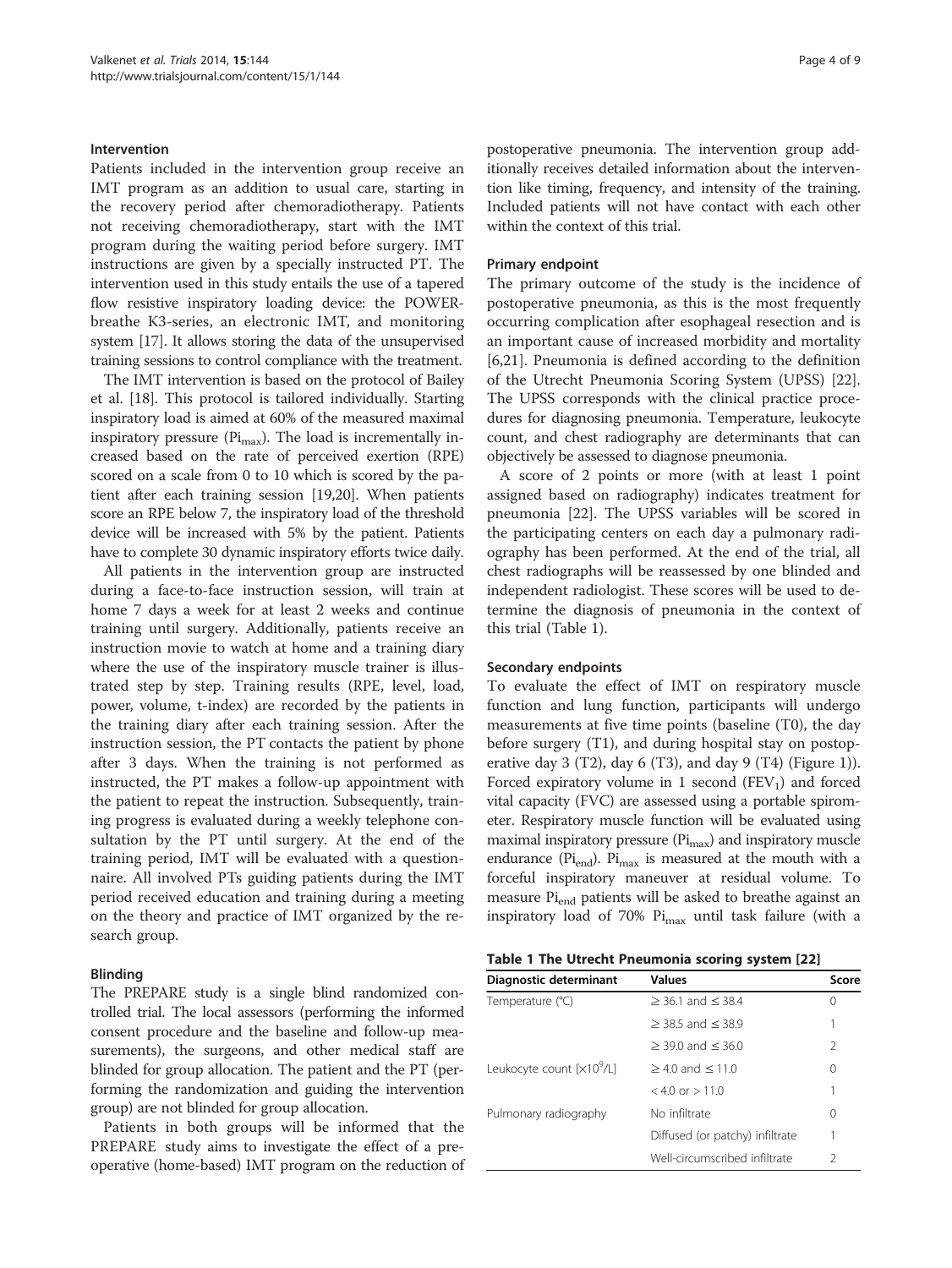<span id="page-4-0"></span>

minimum of 3 minutes and a maximum of 7 minutes at baseline). All measurements are performed in the seated position.

To determine an effect of IMT on quality of life (QoL) the EuroQol-5D and the SF-12 are assessed at baseline and 4 weeks after surgery. Postoperative pulmonary complications other than pneumonia are scored postoperatively (for example, positive sputum cultures) as well as other postoperative complications (anastomotic leakage, chylus leakage, wound infection, cardiac complications, sepsis, vocal cord paralysis, critical illness polyneuropathy).

Other secondary endpoints are in-hospital mortality, length of postoperative hospital stay (starting on the day of surgery), mechanical ventilation time (number of hours spent on the mechanical ventilator during and directly following the primary surgery), and number of re-intubations.

# Other outcome measures

The following variables will be obtained from the patients' medical records: discharge location (home, rehabilitation center, nursing home, other hospital, hospice), operation details (duration, location, technique, anastomosis, single/ double lung ventilation, use of mini-tracheal cannula, blood loss, re-operation), mechanical ventilation details (duration, re-intubation), tumor type, Mandard score (tumor regression grade), classification of malignant tumors (TNM score), and date of first postoperative mobilization (active, standing aid, passive lift).

#### Education and monitoring

All involved healthcare providers are well informed about the study procedures. Surgeons and specialized nurses providing the initial information about the PRE-PARE trial are personally informed about the aims and procedures of the study and their tasks within the trial by the coordinating researcher. The research group organized an afternoon meeting where the local assessors and PTs attended practical workshops about the procedures and use of all equipment. Additional written information is provided as well. Study procedures will be monitored by an independent monitor in the coordinating center and by the coordinating researcher in the participating centers during multiple monitoring visits (at the start of the trial, after the first three completed patients, after 1 year, and at the end of the trial).

# Sample size calculation

Sample size is calculated based on an expected reduction of 50% on the incidence of postoperative pneumonia [[13](#page-8-0)]. Assuming a 30% incidence of postoperative pneumonia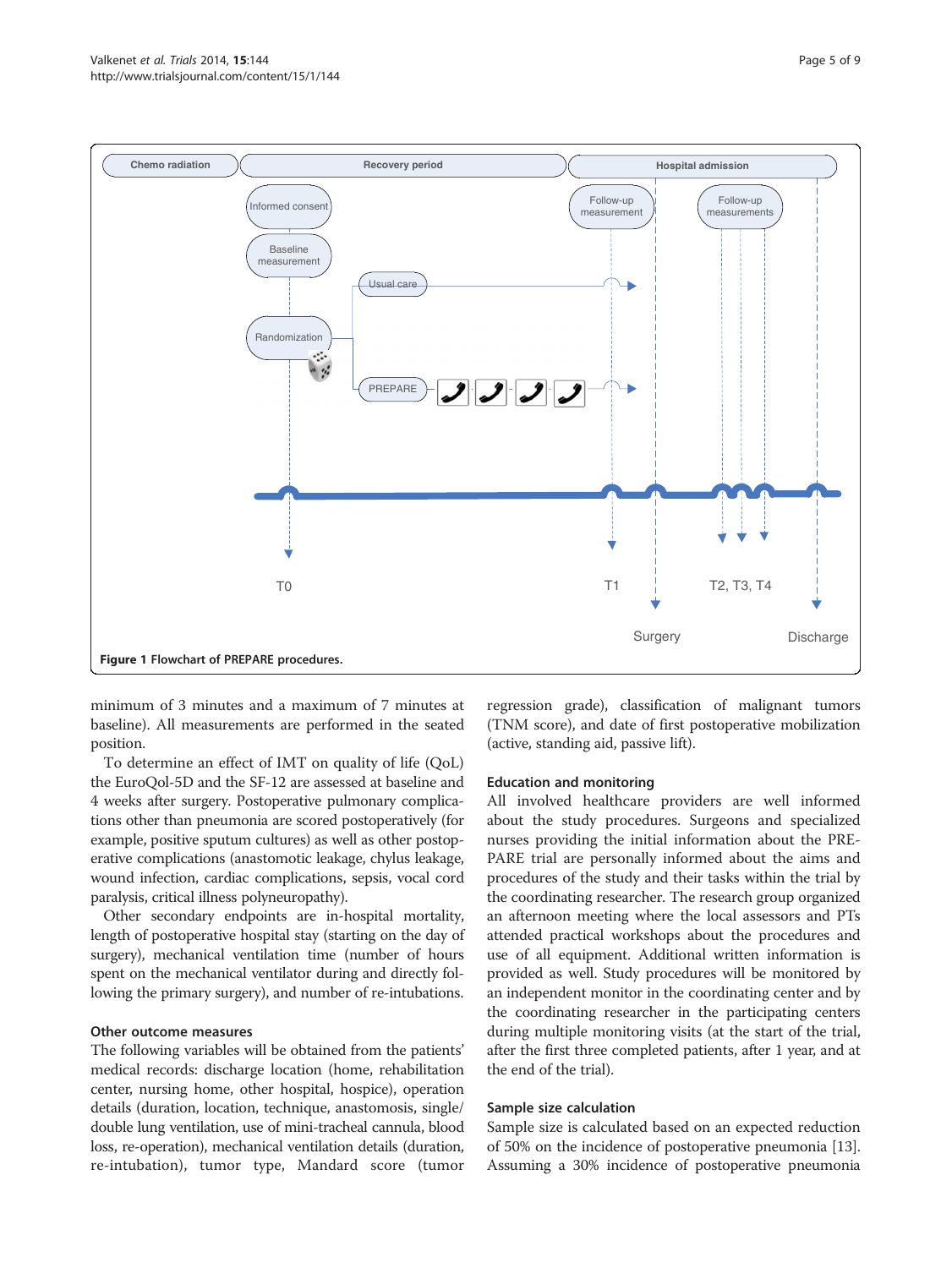after esophageal resection in the control arm and using a significance level of 0.05 and a power of 80%, 118 patients are required in each arm [[2](#page-7-0),[15,23\]](#page-8-0). Taking into account a 5% in-hospital mortality rate after surgery, approximately 124 patients per arm need to be included (248 patients in total).

### Statistical analyses

Data analyses will be performed in accordance with the intention to treat principle. IBM SPSS statistics software (version 20 or higher) will be used for data analyses. A two-sided P value of less than 0.05 is regarded to be statistically significant. Analyses will be adjusted for center.

Literature shows that the odds ratio (OR) can be interpreted as relative risk (RR) when the incidence of the outcome is < 10%. When the incidence is high, the OR can overestimate the RR [[24](#page-8-0)-[26\]](#page-8-0). Therefore, analyses of dichotomous variables will be performed using logistic regression analysis when the incidence is  $\leq 10\%$  and with Log-binomial regression analysis in the case of an incidence of > 10%. The incidence of pneumonia will be compared between the two groups and results will be presented as OR or RR with a 95% confidence interval (CI). The risk difference and numbers needed to treat will also be calculated when significant differences are found between groups.

For the continuous secondary outcome measures duration of mechanical ventilation and length of stay (ICU and total), survival analysis (Cox proportional hazards regression model) will be used to determine differences in time to extubation and discharge. For the categorical secondary outcome measures other pulmonary complications and in-hospital mortality the OR or RR will be calculated. Other outcomes (for example, lung function, respiratory muscle function, quality of life) will be compared between groups using linear regression for parametric data or the Mann–Whitney U Test for non-parametric data. To determine differences between time points in lung function and respiratory muscle function, results will be analyzed using the repeated measurements method (General Linear Modeling Repeated Measures). In case of missing measurements or covariates, multiple imputations will be performed.

# **Discussion**

The high incidence of pneumonia has large impact on postoperative outcomes after esophageal resection. Mortality rates are significantly higher compared to patients without pneumonia (20% versus 3%) [[6\]](#page-8-0) and the use of healthcare is substantially increased by extended duration of hospital stay associated with increased healthcare costs [[5,7](#page-8-0),[8](#page-8-0)]. Furthermore, postoperative complications have a negative influence on long-term quality of life [\[27,28\]](#page-8-0). Less invasive surgical techniques attribute significantly to decreasing this high impact complication which is of high

clinical relevance [\[4](#page-8-0)]. Preoperative IMT resulted in a reduction of 50% of postoperative pneumonia in cardiac surgery patients and might be a promising intervention to further reduce the incidence of postoperative pneumonia after esophageal resection [[13](#page-8-0)]. The PREPARE study is the first multicenter RCT investigating the effect of this intervention in esophageal resection candidates.

Methodological decisions of the PREPARE trial are compared with strengths and weaknesses of other studies (since 2000) investigating the effect of preoperative IMT (Table [2\)](#page-6-0).

The PREPARE trial is the first study investigating the effect of preoperative IMT in a multicenter design. Despite increasing numbers of people with esophageal cancer, the number of patients undergoing esophageal resection surgery per surgical center are relatively low. To guarantee enough statistical power without the necessity of including patients for several years, a multicenter design was inevitable. The benefit of a multicenter design is that it optimizes external validity of the study allowing better generalization of the results. Furthermore, when IMT proves to be successful, information and practical experience of the intervention is already spread in several hospitals making implementation of IMT in routine care easier. The disadvantage of a multicenter trial is the handling with differences in daily care procedures. Every participating center has its own surgical and physical therapy protocol making the usual care in every center unique. However, by stratifying and randomizing per center, these differences in usual care will be evenly divided between both groups. Therefore the benefits of a multicenter approach weigh up to the disadvantages.

Besides the question whether a preoperative IMT program results in lower incidence of postoperative pneumonia, it is also relevant to investigate the causal mechanism of how IMT results in less pneumonia. When IMT is applied in the preoperative phase it may prevent pulmonary complications by decreasing the postoperative imbalance between increased ventilatory demand and decreased ventilatory capacity. The PREPARE protocol therefore included postoperative follow-up measurements of respiratory muscle and lung function, like the study of Dettling et al. [\[15\]](#page-8-0). The measurements will show whether the effects of preoperative IMT are still present in the postoperative phase and provide data for exploratory analyses on the possible working mechanism of how IMT may prevent PPCs.

The PREPARE study is the only study reporting a priori sample size calculation, and is unique in esophageal resection candidates with sufficient statistical power to show reductions in pneumonia events. All esophageal resection candidates are included in the PREPARE trial without considering individual risk for PPCs since at this point little is known about which patients will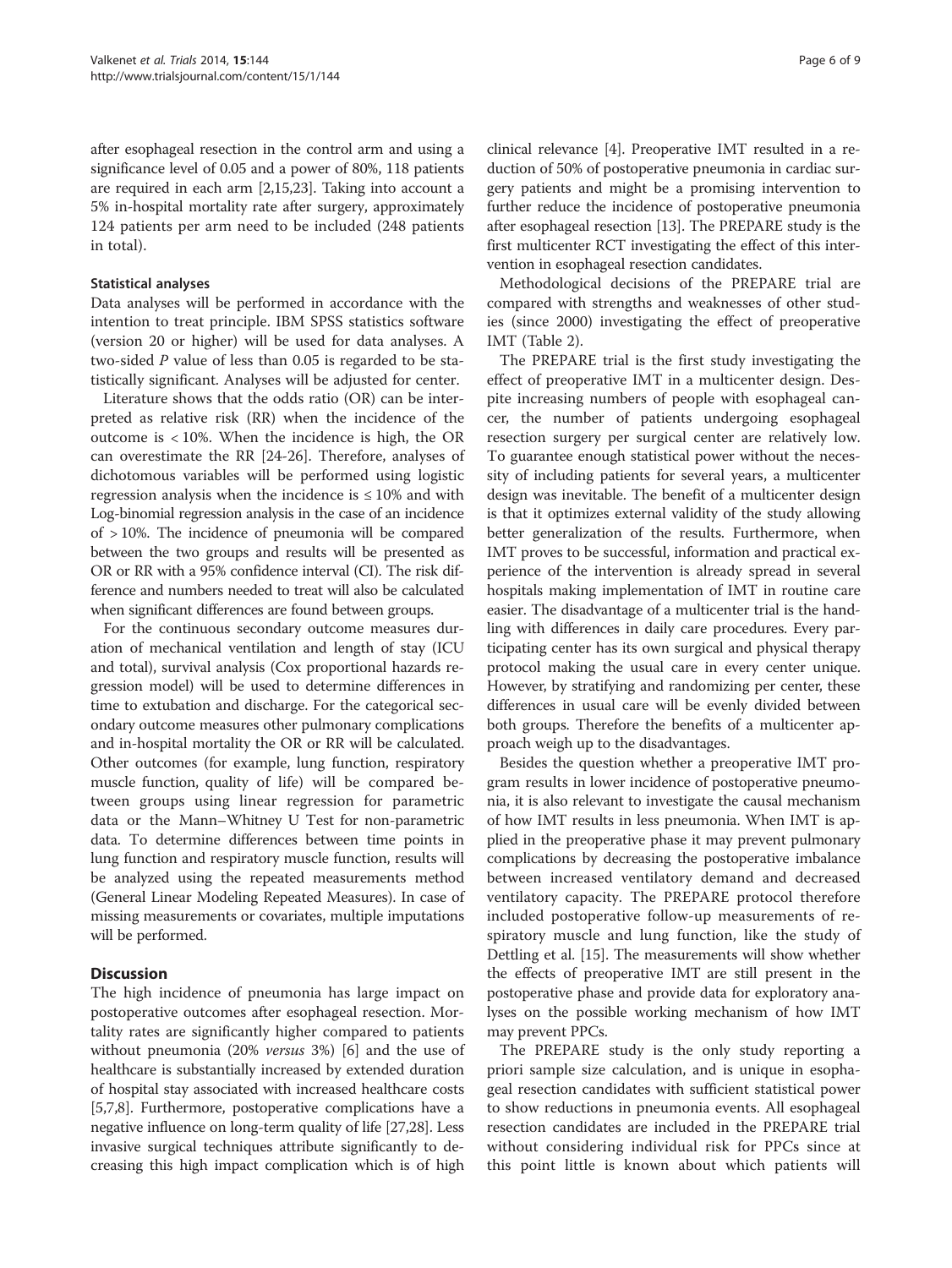# <span id="page-6-0"></span>Table 2 Overview of preoperative inspiratory muscle training studies

|                                                     | <b>PREPARE trial</b>              | Dettling [15]           | Agrelli [29]            | Hulzebos [13]   | Savci [30]               | Dronkers [16]              | Barbalho-Moulim [31]     | Kulkarni [32]              |
|-----------------------------------------------------|-----------------------------------|-------------------------|-------------------------|-----------------|--------------------------|----------------------------|--------------------------|----------------------------|
| Study population                                    | Esophageal resection              | Esophageal<br>resection | Esophageal<br>resection | Cardiac surgery | Cardiac<br>surgery       | Upper abdominal<br>surgery | Open bariatric surgery   | Major abdominal<br>surgery |
| Number of (anticipated)<br>included patients        | (248)                             | 83                      | 20                      | 279             | 43                       | 20                         | 22                       | 80                         |
| Sample size calculation                             | $+$                               |                         |                         |                 |                          |                            |                          |                            |
| Randomization                                       | Individual                        |                         |                         | Individual      | Individual               | Individual                 | Individual               | Individual                 |
| Control group without IMT                           | $+$                               | $^{+}$                  | ۰                       | $^{+}$          | $^{+}$                   | $+$                        | $^{+}$                   | $\! + \!\!\!\!$            |
| Pilot-study                                         |                                   | $+$                     | $+$                     |                 | $\overline{\phantom{a}}$ | $+$                        | $\overline{\phantom{a}}$ | $+$                        |
| <b>Blinding</b>                                     | Primary and secondary<br>outcomes | $\sim$                  |                         | Primary outcome | $\overline{\phantom{a}}$ | Primary outcome            |                          |                            |
| Multicenter                                         | $^{+}$                            |                         |                         |                 |                          |                            |                          |                            |
| <b>Stratification</b>                               | Center and surgical<br>technique  |                         |                         |                 |                          |                            |                          |                            |
| Pulmonary risk stratification                       | $\overline{\phantom{a}}$          |                         |                         | $^{+}$          |                          | $+$                        |                          |                            |
| Intervention                                        |                                   |                         |                         |                 |                          |                            |                          |                            |
| Duration of preoperative IMT                        | 2-6 weeks                         | 2 weeks                 | 4 weeks                 | > 2 weeks       | 5 days                   | > 2 weeks                  | 2-4 weeks                | 2 weeks                    |
| Supervised training sessions                        | $\mathbf{1}$                      | 1/week                  | 1/week                  | 1/week          | 5 sessions               | 1/week                     | 1/week                   | 1/week                     |
| High intensity program<br>$(\geq 60\% \text{ MIP})$ | $+$                               |                         |                         |                 |                          |                            |                          |                            |
| Outcome                                             |                                   |                         |                         |                 |                          |                            |                          |                            |
| PPCs                                                | $^{+}$                            | $^{+}$                  | ٠                       | $^{+}$          | ٠                        | $+$                        | $\sim$                   | $\overline{\phantom{a}}$   |
| Respiratory muscle function<br>(pre-/postoperative) | $+/+$                             | $+/+$                   | $+/-$                   | $+/-$           | $+/+$                    | $+/-$                      | $+/+$                    | $+/+$                      |
| Lung function<br>(pre-/postoperative)               | $+/+$                             | $-/-$                   | $+/-$                   | $-/-$           | $+/+$                    | $-/-$                      | $+/+$                    | $+/+$                      |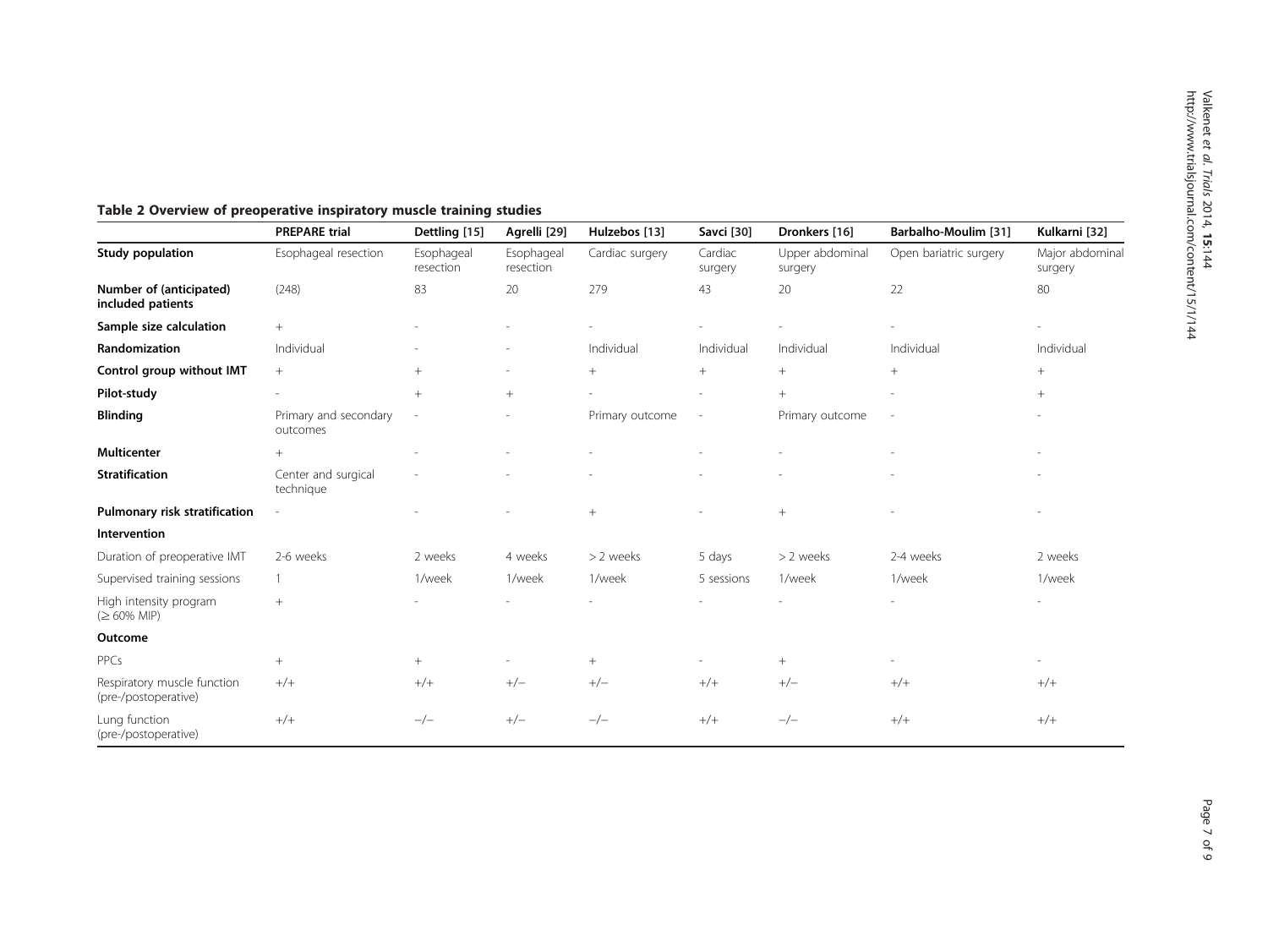<span id="page-7-0"></span>benefit the most from preoperative IMT. This is in contrast with two earlier studies who selected candidates for preoperative IMT based on a risk score for PPCs [[13,16](#page-8-0)].

IMT is a simple intervention that is well tolerated by patients [\[33](#page-8-0)]. The researchers have chosen a homebased IMT program with guidance from a distance using weekly telephone consultations. This deviation of the other protocols where one training session a week is supervised (see Table [2\)](#page-6-0) was chosen to decrease the burden for the patients and to increase inclusion rates. Patients often have to travel 30 minutes or more to reach the hospital. The standpoint of the PREPARE trial is that the intervention should fit in with daily care practice and with daily life of the patient. A weekly in-hospital physical therapy session of no more than 30 minutes (one high intensity training sessions of 30 breaths will take no more than 5 minutes) will discourage patients to participate in the trial or in an IMT program in general. Based on years of experience in guiding patients in performing their home-based IMT program, the PREPARE team presumes that clear instructions at baseline, an instruction video and the weekly telephone consultations should be sufficient to guide the patients and to monitor patient compliance. Furthermore, the memory of the digital inspiratory muscle trainer (POWERbreathe K3-series) enables the PTs to compare the last 36 trainings sessions with the recorded data in the patient diary which enables a supplementary check on patient compliance and adequate adjustment of the training load.

The PREPARE study is the first to use a high intensity training protocol in the preoperative phase. Based on promising results in healthy adults [[34\]](#page-8-0) and patients with COPD [\[14\]](#page-8-0) the PREPARE team chose to use a high intensity training program proposed by Bailey et al. [\[18](#page-8-0)]. The protocol of 30 breaths twice daily is easy to perform unsupervised and will take only a few minutes per training session, possibly resulting in higher compliance to this specific training. The broad range of 5 to 200 cm H2O of the inspiratory load of the POWERbreathe equipment makes it possible to set the load for each individual. Other advantages of the POWERbreathe equipment is the tapered flow resistive loading, the gradually increasing load during the first three inspirations, the recording of the average load, average power, average volume, and training index (training effectiveness).

In conclusion, this multicenter RCT will investigate the hypothesis that preoperative IMT is associated with reduced postoperative pneumonia following esophageal resection. The PREPARE trial differentiates from other studies in its design and robustness.

#### Trial status

Recruiting since September 2013.

#### **Abbreviations**

ICU: Intensive care unit; IMT: Inspiratory muscle training; MIE: Minimally invasive esophageal resection; PPCs: Postoperative pulmonary complications; PT: Physical therapist; RCT: Randomized controlled trial; RPE: Rate of perceived exertion; THE: Transhiatal esophageal resection; TTE: Transthoracic esophageal resection; UPSS: Utrecht Pneumonia scoring system.

#### Competing interests

The authors declare that they have no competing interests.

#### Authors' contributions

KV, JT, RG, RvH, and FB developed the study design. MS, JW, CR, HP, JS, SdH, JVR, EG, JR, ER, PN, MF, EK, MK, DLvdP, and SH made substantial contributions to the design of the trial. KV and JT drafted the manuscript. All authors provided input into revisions of the manuscript and have read and approved the final manuscript.

#### Acknowledgements

The authors thank all involved physical therapists, specialized nurses, physician assistants, and surgeons involved with recruitment and data collection of all participating centers: Atrium Medical Center Heerlen, Canisius Wilhelmina Hospital Nijmegen, Reinier de Graaf Group Delft, University Medical Center Utrecht, VU Medical Center Amsterdam, Hospital Group Twente Almelo, University Hospital Gasthuisberg Leuven, and St. James's Hospital Dublin. This study receives funding from 'NutsOhra Foundation' and 'The Friends of the UMC Utrecht Foundation'.

#### Author details

<sup>1</sup>Department of Rehabilitation, Nursing Science and Sports, University Medical Center Utrecht, PO Box 85500, Utrecht 3508 GA, The Netherlands. <sup>2</sup>Department of Rehabilitation Sciences, KU Leuven, University Hospital Leuven, Tervuursevest 101, Leuven 3001, Belgium. <sup>3</sup>Department of Surgery, Atrium Medical Center, PO Box 4446, Heerlen 6401 CX, The Netherlands. 4 Department of Physical Therapy, Atrium Medical Center, PO Box 4446, Heerlen 6401 CX, The Netherlands. <sup>5</sup>Department of Surgery, Canisius Wilhelmina Hospital, PO Box 9015, Nijmegen 6500 GS, The Netherlands. 6 Department of Physical Therapy, Canisius Wilhelmina Hospital, PO Box 9015, Nijmegen 6500 GS, The Netherlands. <sup>7</sup>Department of Surgery, Reinier de Graaf Hospital, PO Box 5011, Delft 2600 GA, The Netherlands. <sup>8</sup>Department of Physical Therapy, Reinier de Graaf Hospital, PO Box 5011, Delft 2600 GA, The Netherlands. <sup>9</sup>Department of Surgery, St James's Hospital, Trinity Centre for Health Sciences, Dublin 8, Ireland. <sup>10</sup>Discipline of Physiotherapy, St James's Hospital, Trinity Centre for Health Sciences, Dublin 8, Ireland. <sup>11</sup>Department of Surgery, University Medical Center Utrecht, PO Box 85500, Utrecht 3508 GA, The Netherlands. <sup>12</sup>Department of Thoracic Surgery, University Hospitals Leuven, Herestraat 49 3000, Leuven, Belgium. 13Department of Physical Therapy, University Hospitals Leuven, Herestraat 49 3000, Leuven, Belgium. <sup>14</sup>Department of Surgery, Hospital Group Twente (ZGT), PO Box 7600, Almelo 7600 SZ, The Netherlands. <sup>15</sup>Department of Physical Therapy, Hospital Group Twente (ZGT), PO Box 7600, Almelo 7600 SZ, The Netherlands. <sup>16</sup>Department of Surgery, VU University Medical Center, PO Box 7057, Amsterdam 1007 MB, The Netherlands. 17Department of Physical Therapy, VU University Medical Center, PO Box 7057, Amsterdam 1007 MB, The Netherlands.

#### Received: 6 November 2013 Accepted: 3 April 2014 Published: 27 April 2014

#### References

- 1. Jemal A, Bray F, Center MM, Ferlay J, Ward E, Forman D: Global cancer statistics. CA Cancer J Clin 2011, 61:69-90.
- 2. van Hagen P, Hulshof MC, van Lanschot JJ, Steyerberg EW, van Berge Henegouwen MI, Wijnhoven BP, Richel DJ, Nieuwenhuijzen GA, Hospers GA, Bonenkamp JJ, Cuesta MA, Blaisse RJ, Busch OR, ten Kate FJ, Creemers GJ, Punt CJ, Plukker JT, Verheul HM, Spillenaar Bilgen EJ, van Dekken H, van der Sangen MJ, Rozema T, Biermann K, Beukema JC, Piet AH, van Rij CM, Reinders JG, Tilanus HW, van der Gaast A, CROSS Group: Preoperative chemoradiotherapy for esophageal or junctional cancer. N Engl J Med 2012, 366:2074–2084.
- 3. Bakhos CT, Fabian T, Oyasiji TO, Gautam S, Gangadharan SP, Kent MS, Martin J, Critchlow JF, DeCamp MM: Impact of the surgical technique on